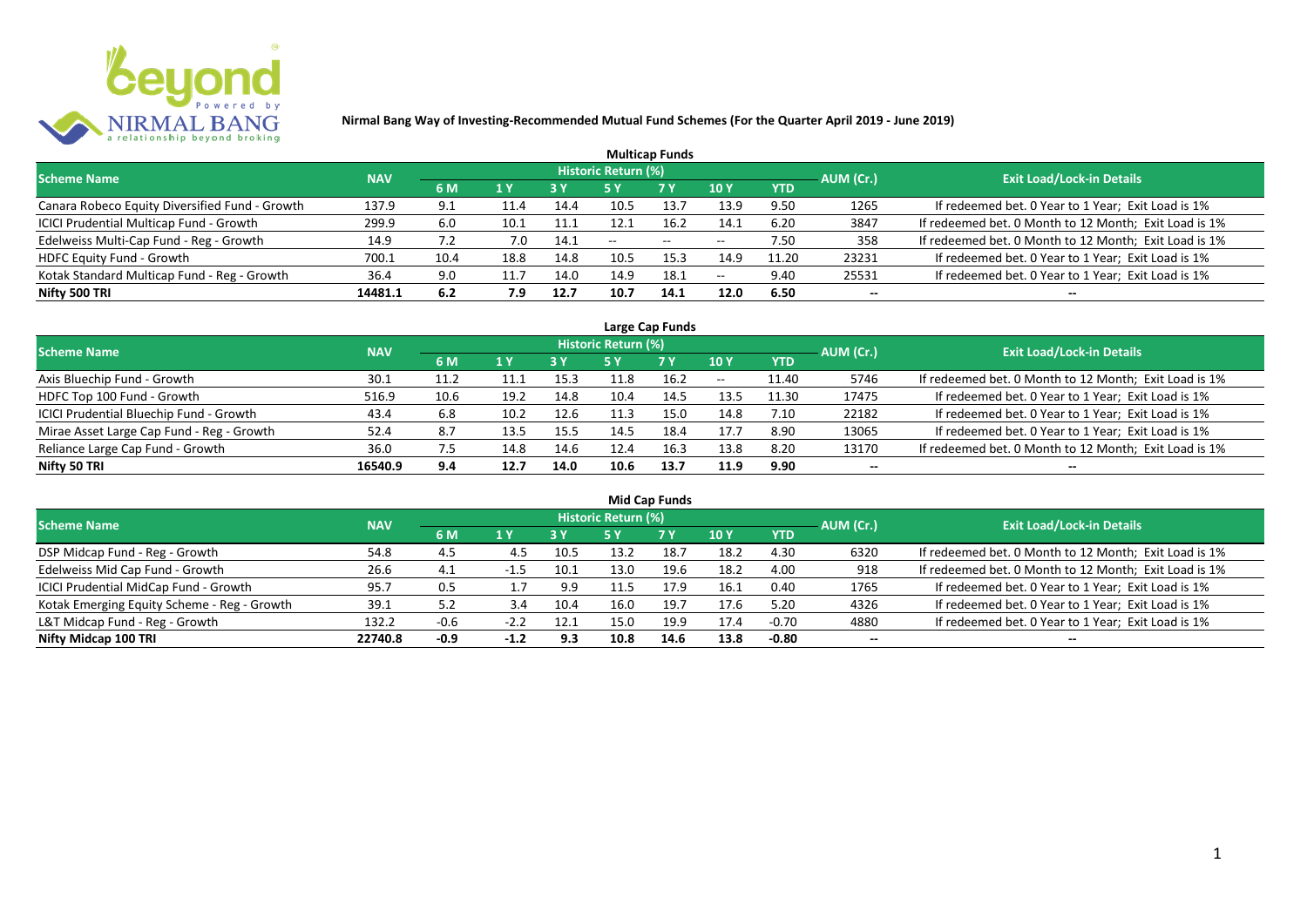

|                                           |            |     |     |      |                            | Large & Midcap |      |            |           |                                                    |
|-------------------------------------------|------------|-----|-----|------|----------------------------|----------------|------|------------|-----------|----------------------------------------------------|
| <b>Scheme Name</b>                        | <b>NAV</b> |     |     |      | <b>Historic Return (%)</b> |                |      |            | AUM (Cr.) | <b>Exit Load/Lock-in Details</b>                   |
|                                           |            | 6 M |     |      |                            | <b>7 Y</b>     | 10 Y | <b>YTD</b> |           |                                                    |
| Canara Robeco Emerging Equities - Growth  | 94.9       | 6.3 | 5.0 | 14.0 | 16.7                       | 22.1           | 21.4 | 6.50       | 4890      | If redeemed bet. 0 Year to 1 Year; Exit Load is 1% |
| IDFC Core Equity Fund - Reg - Growth      | 45.6       |     |     | 11.4 | 10.7                       | 13.5           | 10.8 | 3.30       | 3015      | If redeemed bet. 0 Day to 365 Day; Exit Load is 1% |
| Principal Emerging Bluechip Fund - Growth | 104.2      | 3.0 | 0.4 | 12.6 | 15.2                       | 20.8           | 18.2 | 3.10       | 2236      | If redeemed bet. 0 Year to 1 Year; Exit Load is 1% |
| NIFTY Large Midcap 250 TRI                | 7297.3     | 4.1 | 5.4 | 12.9 | 12.0                       | 15.9           | 13.7 | 4.30       | --        | $- -$                                              |

|                                                |            |     |      |      |                     | <b>Focused Funds</b> |       |            |           |                                                       |
|------------------------------------------------|------------|-----|------|------|---------------------|----------------------|-------|------------|-----------|-------------------------------------------------------|
| <b>Scheme Name</b>                             | <b>NAV</b> |     |      |      | Historic Return (%) |                      |       |            | AUM (Cr.) | <b>Exit Load/Lock-in Details</b>                      |
|                                                |            | 6 M | 1 V  |      |                     | 7 Y                  | 10Y   | <b>YTD</b> |           |                                                       |
| Axis Focused 25 Fund - Growth                  | 28.7       | 7.0 | 4.9  | 16.0 | 14.3                | 16.0                 | $- -$ | 7.20       | 7978      | If redeemed bet. 0 Month to 12 Month; Exit Load is 1% |
| <b>IDFC Focused Equity Fund - Reg - Growth</b> | 37.1       | 4.8 | -5.2 | 12.4 | 8.5                 | 10.9                 | 9.4   | 5.10       | 1646      | If redeemed bet. 0 Days to 365 Days; Exit Load is 1%  |
| SBI Focused Equity Fund - Growth               | 145.6      | 9.7 |      | 14.2 | 14.4                | 17.6                 | 19.4  | 10.10      | 4634      | If redeemed bet. 0 Year to 1 Year; Exit Load is 1%    |
| <b>S&amp;P BSE 500</b>                         | 15380.2    | 5.4 | 6.5  | 11.5 | 9.3                 | 12.6                 | 10.7  | 5.80       | --        | --                                                    |

| <b>Small Cap Funds</b>                         |            |        |        |                     |      |           |            |            |           |                                                    |  |  |  |
|------------------------------------------------|------------|--------|--------|---------------------|------|-----------|------------|------------|-----------|----------------------------------------------------|--|--|--|
| <b>Scheme Name</b>                             | <b>NAV</b> |        |        | Historic Return (%) |      |           |            |            | AUM (Cr.) | <b>Exit Load/Lock-in Details</b>                   |  |  |  |
|                                                |            | 6 M    | 1 Y    |                     | 5 Y  | <b>7Y</b> | <b>10Y</b> | <b>YTD</b> |           |                                                    |  |  |  |
| Franklin India Smaller Companies Fund - Growth | 53.1       | 0.9    | $-5.8$ | 6.6                 | 13.3 | 21.5      | 18.8       | 1.20       | 7577      | If redeemed bet. 0 Year to 1 Year; Exit Load is 1% |  |  |  |
| HDFC Small Cap Fund - Growth                   | 42.6       | $-0.2$ | $-1.2$ | 14.7                | 15.0 | 17.8      | 16.0       | 0.00       | 8403      | If redeemed bet. 0 Year to 1 Year; Exit Load is 1% |  |  |  |
| L&T Emerging Businesses Fund - Reg - Growth    | 23.8       | $-4.3$ | -6.7   | 13.4                | 14.7 | $--$      | $- -$      | $-4.20$    | 6177      | If redeemed bet. 0 Year to 1 Year; Exit Load is 1% |  |  |  |
| Reliance Small Cap Fund - Growth               | 39.7       | $-0.4$ | $-3.0$ | 12.9                | 15.5 | 23.0      | $- -$      | $-0.20$    | 8438      | If redeemed bet. 0 Year to 1 Year; Exit Load is 1% |  |  |  |
| SBI Small Cap Fund - Growth                    | 51.5       |        |        | 14.7                | 20.8 | 24.7      | $- -$      | 2.10       | 2188      | If redeemed bet. 0 Year to 1 Year; Exit Load is 1% |  |  |  |
| Nifty Smallcap 100 TRI                         | 7594.6     | -3.5   | -11.6  | 3.1                 | 3.8  | 10.4      | 10.2       | $-3.10$    | --        |                                                    |  |  |  |

#### **ELSS Schemes (Tax Saving u/s 80-C)**

| Scheme Name                                   | <b>NAV</b> |     |                | Historic Return (%) |       |            |               |            | AUM (Cr.) | <b>Exit Load/Lock-in Details</b> |
|-----------------------------------------------|------------|-----|----------------|---------------------|-------|------------|---------------|------------|-----------|----------------------------------|
|                                               |            | 6 M | 1 <sup>Y</sup> |                     | 5 Y   | <b>7 Y</b> | $\sqrt{10}$ Y | <b>YTD</b> |           |                                  |
| Aditya Birla Sun Life Tax Relief 96 - Growth  | 31.1       | 0.6 | $-0.1$         | 11.2                | 13.5  | 17.5       | 14.0          | 0.50       | 8913      | Nil                              |
| Axis Long Term Equity Fund - Growth           | 46.2       | 7.6 |                | 13.7                | 14.7  | 20.1       | $- -$         | 7.80       | 19817     | Nil                              |
| IDFC Tax Advantage (ELSS) Fund - Reg - Growth | 57.2       | 6.0 |                | 13.1                | 12.9  | 17.3       | 15.5          | 6.00       | 2063      | Nil                              |
| Invesco India Tax Plan - Growth               | 51.8       | 5.4 | 4.6            | 12.3                | 13.1  | 17.1       | 16.1          | 5.70       | 870       | Nil                              |
| Mirae Asset Tax Saver Fund - Reg - Growth     | 18.1       | 8.6 | 13.6           | 18.8                | $- -$ | $ -$       | $- -$         | 8.70       | 2112      | Nil                              |
| <b>S&amp;P BSE 200 TRI</b>                    | 5897.6     | 6.8 | 9.5            | 13.3                | 11.0  | 14.3       | 12.3          | 7.10       | $- -$     | $- -$                            |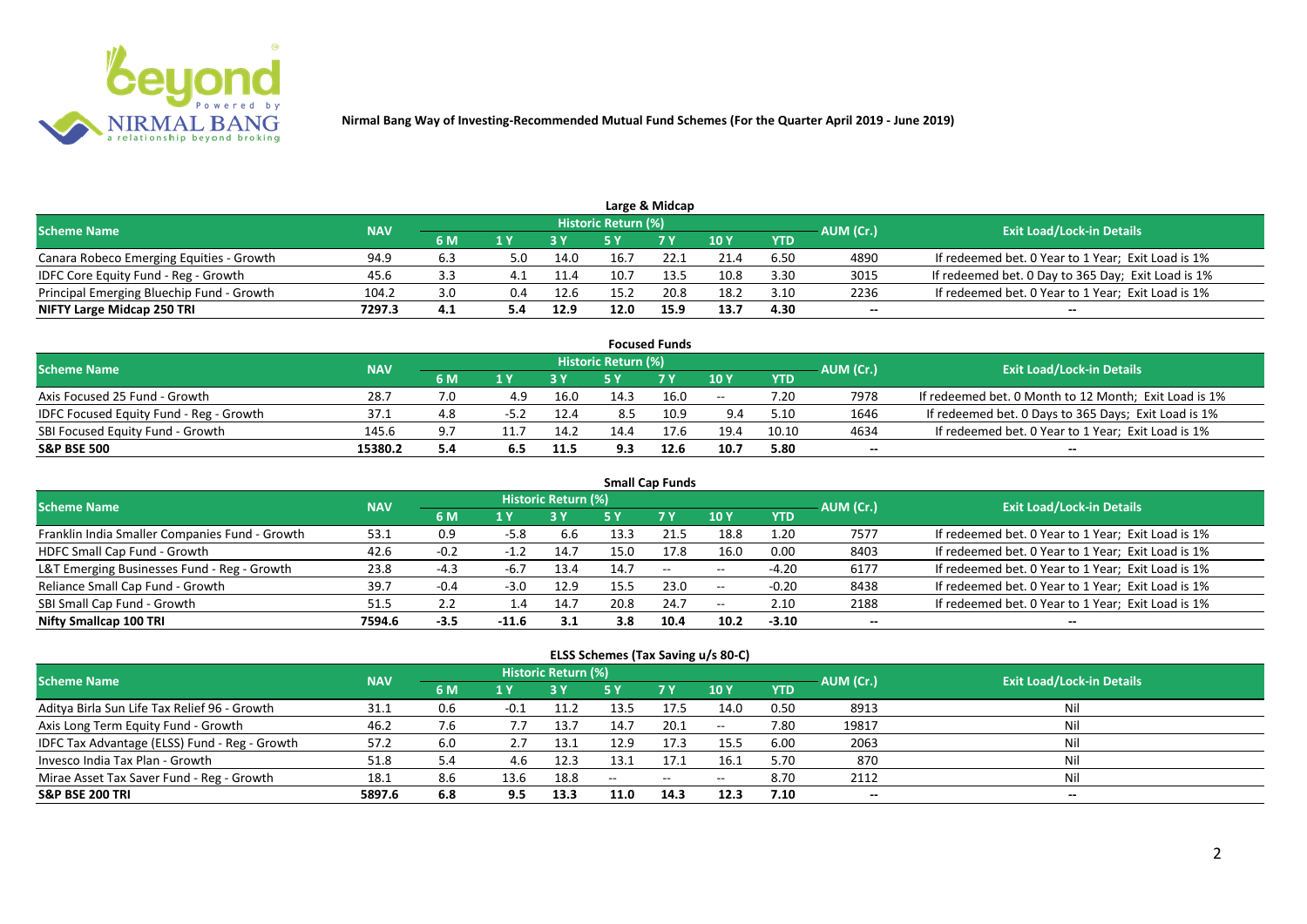

| <b>Contra/Value Fund</b>                  |            |     |     |                     |      |            |      |            |           |                                                       |  |  |  |
|-------------------------------------------|------------|-----|-----|---------------------|------|------------|------|------------|-----------|-------------------------------------------------------|--|--|--|
| <b>Scheme Name</b>                        | <b>NAV</b> |     |     | Historic Return (%) |      |            |      |            | AUM (Cr.) | <b>Exit Load/Lock-in Details</b>                      |  |  |  |
|                                           |            | 6 M | 1 V |                     |      | <b>7 V</b> | 10Y  | <b>YTD</b> |           |                                                       |  |  |  |
| Kotak India EQ Contra Fund - Reg - Growth | 53.4       | 6.8 | 7.8 | 14.4                |      | 14.5       | 13.2 | 6.80       | 853       | If redeemed bet. 0 Year to 1 Year; Exit Load is 1%    |  |  |  |
| Tata Equity P/E Fund - Reg - Growth       | 135.5      | 3.4 | 0.7 | 13.0                | 12.6 | 17.3       | 15.9 | 3.40       | 5602      | If redeemed bet. 0 Month to 12 Month; Exit Load is 1% |  |  |  |
| UTI Value Opportunities Fund - Growth     | 61.6       |     | 4.3 | 9.1                 | 7.8  |            | 12.4 | 5.50       | 4571      | If redeemed bet. 0 Year to 1 Year; Exit Load is 1%    |  |  |  |
| Nifty 500 TRI                             | 14481.1    | 6.2 |     | 12.7                | 10.7 | 14.1       | 12.0 | 6.50       | --        | $- -$                                                 |  |  |  |

| Sector/Thematic                                                           |            |        |      |                            |      |           |                          |            |           |                                                    |  |  |  |
|---------------------------------------------------------------------------|------------|--------|------|----------------------------|------|-----------|--------------------------|------------|-----------|----------------------------------------------------|--|--|--|
| <b>Scheme Name</b>                                                        | <b>NAV</b> |        |      | <b>Historic Return (%)</b> |      |           |                          |            | AUM (Cr.) | <b>Exit Load/Lock-in Details</b>                   |  |  |  |
|                                                                           |            | 6 M    | 1 Y  | <b>3 Y</b>                 | 5 Y  | <b>7Y</b> | <b>10Y</b>               | <b>YTD</b> |           |                                                    |  |  |  |
| Canara Robeco Consumer Trends Fund - Reg - Growth                         | 39.6       | 5.3    | 6.9  | 14.0                       | 14.7 | 16.8      | $\sim$ $-$               | 5.30       | 335       | If redeemed bet. 0 Year to 1 Year; Exit Load is 1% |  |  |  |
| Mirae Asset Great Consumer Fund - Growth                                  | 34.7       | 1.5    | 6.1  | 15.7                       | 14.4 | 17.6      | $\overline{\phantom{a}}$ | 1.20       | 777       | If redeemed bet. 0 Year to 1 Year; Exit Load is 1% |  |  |  |
| <b>ICICI Prudential Technology Fund - Growth</b>                          | 58.5       | 3.1    | 5.2  | 12.1                       | 12.0 | 17.4      | 20.2                     | 3.30       | 456       | If redeemed bet. 0 Day to 15 Day; Exit Load is 1%  |  |  |  |
| Reliance Pharma Fund - Growth                                             | 143.0      | $-4.3$ | 0.1  | 1.7                        | 8.0  | 13.5      | 18.8                     | -4.40      | 2492      | If redeemed bet. 0 Year to 1 Year; Exit Load is 1% |  |  |  |
| ICICI Prudential Banking and Financial Services Fund -<br>Retail - Growth | 68.9       | 12.4   | 20.3 | 19.4                       | 17.4 | 21.4      | 19.1                     | 13.20      | 3299      | If redeemed bet. 0 Day to 15 Day; Exit Load is 1%  |  |  |  |
| Reliance Banking Fund - Growth                                            | 298.4      | 11.7   | 14.8 | 18.4                       | 14.8 | 17.5      | 17.2                     | 12.70      | 3203      | If redeemed bet. 0 Year to 1 Year; Exit Load is 1% |  |  |  |
| Nifty 500 TRI                                                             | 14481.1    | 6.2    | 7.9  | 12.7                       | 10.7 | 14.1      | 12.0                     | 6.50       | $- -$     | $\overline{\phantom{a}}$                           |  |  |  |

| <b>Dynamic Asset Allocation Funds</b>            |         |     |      |                            |           |            |            |           |       |                                                         |  |  |  |
|--------------------------------------------------|---------|-----|------|----------------------------|-----------|------------|------------|-----------|-------|---------------------------------------------------------|--|--|--|
| <b>Scheme Name</b>                               |         |     |      | <b>Historic Return (%)</b> |           |            |            |           |       | <b>Exit Load/Lock-in Details</b>                        |  |  |  |
| <b>NAV</b>                                       | 6 M     | 1 Y |      | 5 Y                        | <b>7Y</b> | <b>10Y</b> | <b>YTD</b> | AUM (Cr.) |       |                                                         |  |  |  |
| ICICI Prudential Balanced Advantage Fund - Reg - | 36.2    |     |      | 9.4                        | 10.2      | 13.5       | 13.1       |           |       | If redeemed bet. 0 Year to 1 Year; Exit Load is 1%      |  |  |  |
| Growth                                           |         | 5.2 | 8.8  |                            |           |            |            | 5.30      | 29105 |                                                         |  |  |  |
| Invesco India Dynamic Equity Fund - Growth       | 29.4    | 6.4 | 3.6  | 10.1                       | 9.6       | 13.5       | 12.7       | 6.50      | 995   | If redeemed bet. 0 Month to 3 Month; Exit Load is 0.25% |  |  |  |
| SBI Dynamic Asset Allocation Fund - Reg - Growth | 13.5    | 2.9 | 3.4  | 8.0                        | $-$       | $- -$      | $- -$      | 2.90      | 669   | If redeemed bet. 0 Month to 12 Month; Exit Load is 1%   |  |  |  |
| NIFTY 50 Hybrid Composite Debt 65:35 Index       | 10167.1 | 8.2 | 12.1 | 11.9                       | 10.1      | 12.0       | 10.7       | 8.40      | --    | $- -$                                                   |  |  |  |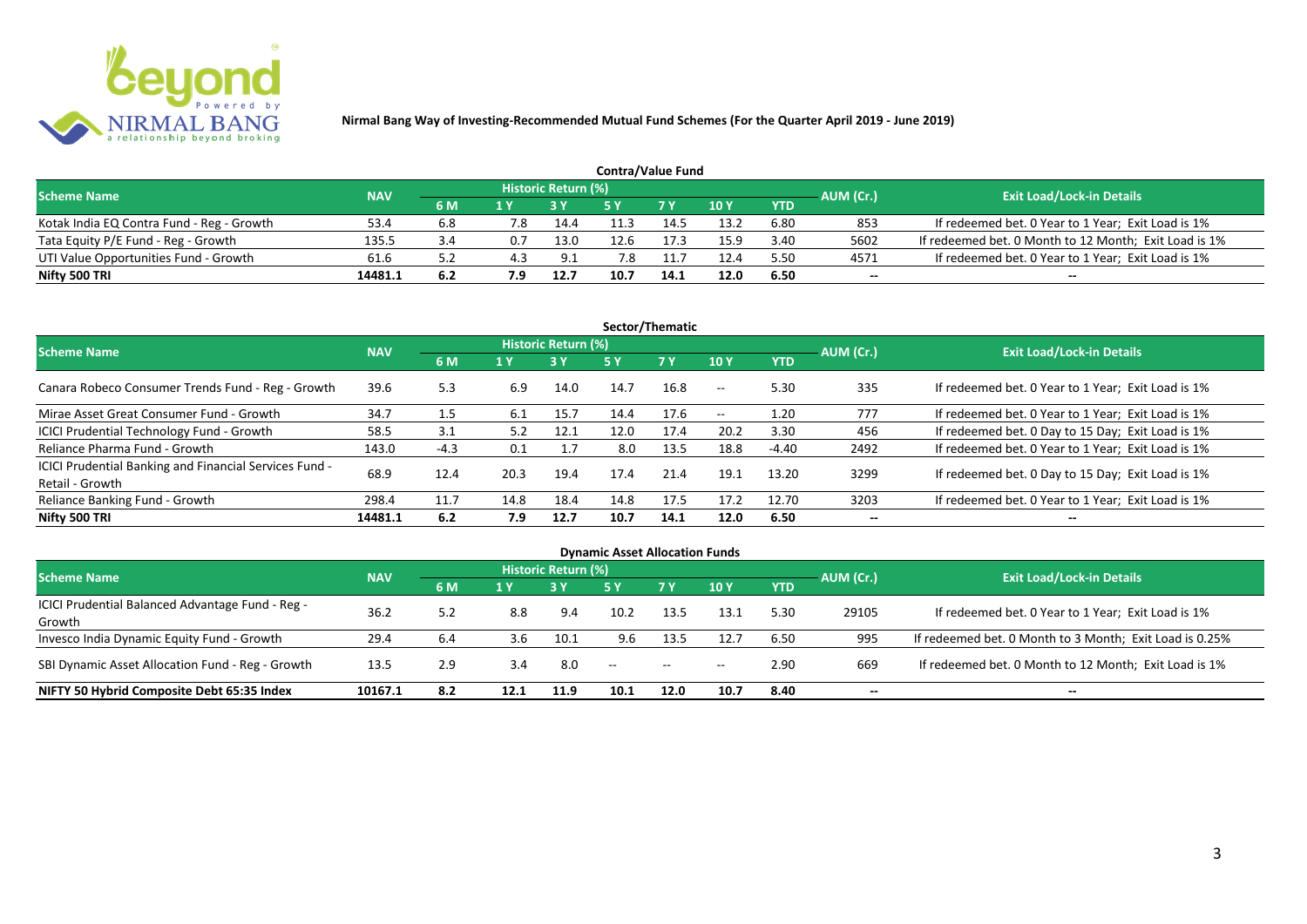

| <b>Hybrid Aggressive</b>                        |            |     |      |                     |                          |               |            |            |           |                                                       |  |  |  |
|-------------------------------------------------|------------|-----|------|---------------------|--------------------------|---------------|------------|------------|-----------|-------------------------------------------------------|--|--|--|
| <b>Scheme Name</b>                              | <b>NAV</b> |     |      | Historic Return (%) |                          |               |            |            | AUM (Cr.) | <b>Exit Load/Lock-in Details</b>                      |  |  |  |
|                                                 |            | 6 M | 1 Y  |                     | 5 Y                      | 7 Y           | <b>10Y</b> | <b>YTD</b> |           |                                                       |  |  |  |
| HDFC Hybrid Equity Fund - Growth                | 55.1       | 6.8 | 9.8  | 9.3                 | 6.7                      | 11.:          | 11.3       | 7.30       | 22665     | If redeemed bet. 0 Year to 1 Year; Exit Load is 1%    |  |  |  |
| ICICI Prudential Equity & Debt Fund - Growth    | 137.1      | 6.8 | 10.9 | 11.8                | 11.9                     | 16.0          | 15.1       | 7.10       | 26036     | If redeemed bet. 0 Year to 1 Year; Exit Load is 1%    |  |  |  |
| Mirae Asset Hybrid - Equity Fund - Reg - Growth | 15.2       | 8.0 | 12.8 | 13.1                | $\overline{\phantom{a}}$ | $\sim$ $\sim$ | $- -$      | 8.20       | 2038      | If redeemed bet. 0 Year to 1 Year; Exit Load is 1%    |  |  |  |
| Reliance Equity Hybrid Fund - Growth            | 54.6       | 2.8 | 1.9  | 8.9                 | 10.0                     | 13.4          | 13.0       | 3.20       | 11257     | If redeemed bet. 0 Month to 12 Month; Exit Load is 1% |  |  |  |
| Canara Robeco Equity Hybrid Fund - Growth       | 162.4      | 7.7 | 10.3 | 11.8                |                          | 14.1          | 13.8       | 7.90       | 2242      | If redeemed bet. 0 Year to 1 Year; Exit Load is 1%    |  |  |  |
| NIFTY 50 Hybrid Composite Debt 65:35 Index      | 10167.1    | 8.2 | 12.1 | 11.9                | 10.1                     | 12.0          | 10.7       | 8.40       | --        |                                                       |  |  |  |
|                                                 |            |     |      |                     |                          |               |            |            |           |                                                       |  |  |  |

| <b>Arbitrage Fund</b>                      |            |      |     |                            |     |     |     |            |           |                                                         |  |  |  |
|--------------------------------------------|------------|------|-----|----------------------------|-----|-----|-----|------------|-----------|---------------------------------------------------------|--|--|--|
| <b>Scheme Name</b>                         | <b>NAV</b> |      |     | <b>Historic Return (%)</b> |     |     |     |            | AUM (Cr.) | <b>Exit Load/Lock-in Details</b>                        |  |  |  |
|                                            |            | 1 M. |     | 6 M                        |     | 2V  |     | <b>YTD</b> |           |                                                         |  |  |  |
| IDFC Arbitrage Fund - Reg - Growth         | 23.7       |      | 7.3 | 6.8                        | b.5 |     |     | 6.70       | 4643      | If redeemed bet. 0 Month to 1 Month; Exit Load is 0.25% |  |  |  |
| Kotak Equity Arbitrage Fund - Reg - Growth | 26.9       | 3.b  |     | b.b                        | 6.4 | b.3 | 6.3 | 6.50       | 13360     | If redeemed bet. 0 Day to 30 Day; Exit Load is 0.25%    |  |  |  |
| Reliance Arbitrage Fund - Growth           | 19.3       |      |     |                            | כ.כ |     | 6.4 | 6.70       | 8535      | If redeemed bet. 0 Month to 1 Month; Exit Load is 0.25% |  |  |  |

|                                          |            |       |       |                     |                          | <b>Equity Saver</b> |                          |            |                          |                                                       |
|------------------------------------------|------------|-------|-------|---------------------|--------------------------|---------------------|--------------------------|------------|--------------------------|-------------------------------------------------------|
| <b>Scheme Name</b>                       | <b>NAV</b> |       |       | Historic Return (%) |                          |                     |                          |            |                          | <b>Exit Load/Lock-in Details</b>                      |
|                                          |            | 6 M   |       |                     |                          | <b>7Y</b>           | 10Y                      | <b>YTD</b> | AUM (Cr.)                |                                                       |
| Axis Equity Saver Fund - Reg - Growth    | 13.0       | 4.8   | 6.4   | 8.2                 | $\overline{\phantom{a}}$ | $\sim$              | $ -$                     | 4.90       | 769                      | If redeemed bet. 0 Month to 12 Month; Exit Load is 1% |
| HDFC Equity Savings Fund - Growth        | 37.5       |       | 8.2   | 10.1                | 8.4                      | 9.4                 |                          | 5.5C       | 5614                     | If redeemed bet. 0 Year to 1 Year; Exit Load is 1%    |
| Kotak Equity Savings Fund - Reg - Growth | 14.4       | 3.8   | 6.3   | 8.2                 | --                       | $  \,$              | $- -$                    | 3.80       | 2158                     | If redeemed bet. 0 Year to 1 Year; Exit Load is 1%    |
| CRISIL Hybrid 50+50 - Moderate Index*    | $- -$      | $- -$ | $- -$ | $- -$               |                          | $- -$               | $\overline{\phantom{a}}$ | $- -$      | $\overline{\phantom{a}}$ | $- -$                                                 |

|                                                |            |     |      |                            |     | <b>Liquid Funds</b> |            |                          |           |                                  |
|------------------------------------------------|------------|-----|------|----------------------------|-----|---------------------|------------|--------------------------|-----------|----------------------------------|
| <b>Scheme Name</b>                             | <b>NAV</b> |     |      | <b>Historic Return (%)</b> |     |                     | <b>YTM</b> | Avg                      | AUM (Cr.) | <b>Exit Load/Lock-in Details</b> |
|                                                |            | 1 W | 2 W. | 1 M                        | 3 M | <b>71 Y</b>         |            | <b>Maturity</b>          |           |                                  |
| Axis Liquid Fund - Growth                      | 2101.8     | 6.6 | 6.5  | 6.7                        | 7.0 | 7.5                 | 6.8        | 0.10                     | 32993     | Nil                              |
| Franklin India Liquid Fund - Super IP - Growth | 2838.5     | 7.0 | 6.6  | 6.7                        |     | 7.b                 |            | 0.06                     | 12783     | Nil                              |
| Kotak Liquid Scheme - Reg - Growth             | 3838.6     | 6.8 | 6.4  | 6.6                        | 6.9 | 7.4                 | 6.8        | 0.10                     | 31694     | Nil                              |
| Reliance Liquid Fund - Growth                  | 4622.2     | 7.0 | 6.9  | 7.0                        | 7.3 | 7.6                 | 7.2        | 0.10                     | 31841     | Nil                              |
| UTI Liquid Cash Plan - Reg - Growth            | 3104.6     | 6.7 | 6.7  | 6.8                        | 7.1 |                     | 7.0        | 0.10                     | 43477     | Nil                              |
| <b>CRISIL Liquid Fund Index</b>                | $- -$      | 7.2 | 6.5  | 6.8                        | 7.1 | $- -$               | $- -$      | $\overline{\phantom{a}}$ | $- -$     | $\sim$                           |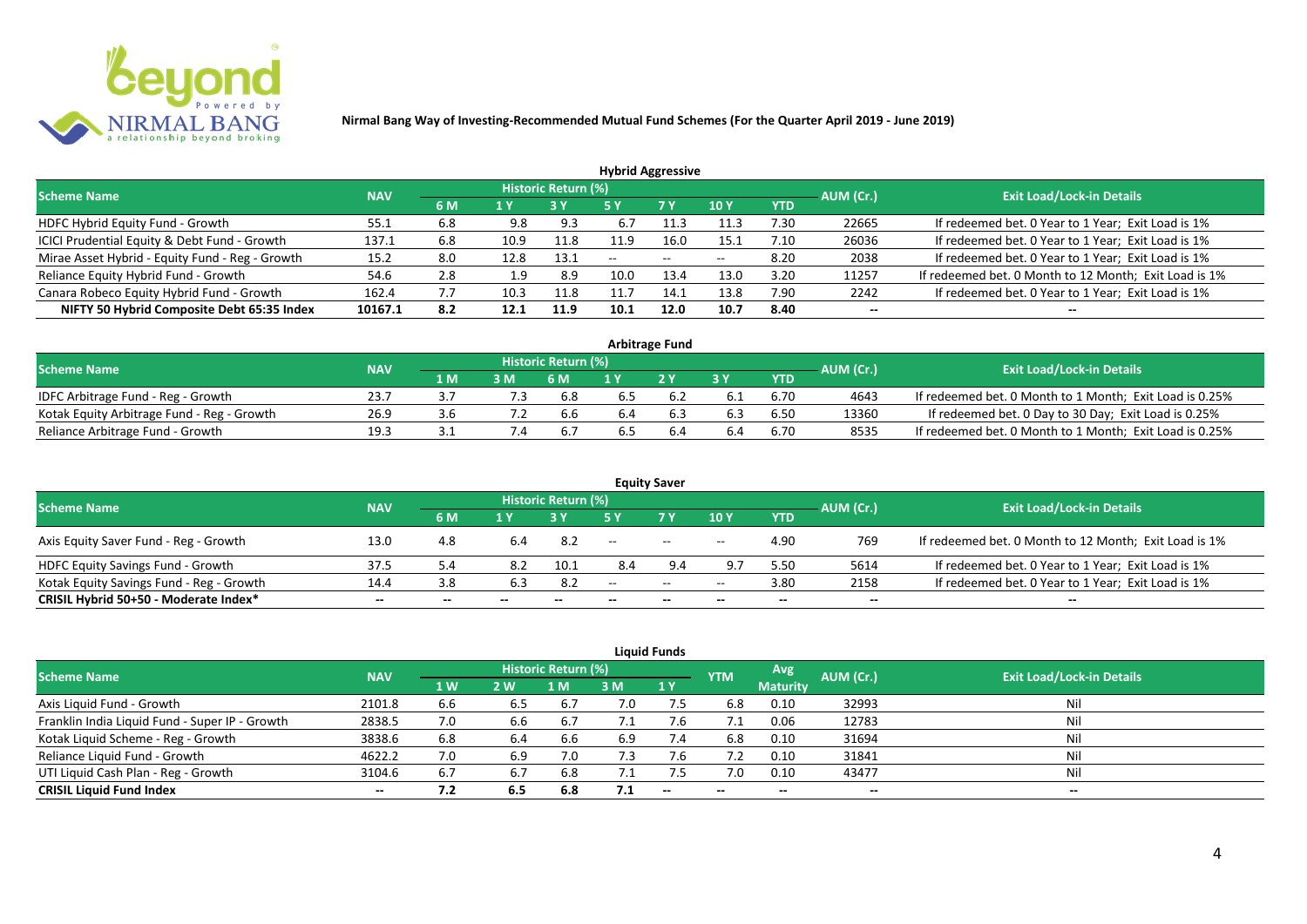

| Ultra Short Fund                                  |            |     |     |                            |       |                   |                          |                 |           |                                  |  |  |  |
|---------------------------------------------------|------------|-----|-----|----------------------------|-------|-------------------|--------------------------|-----------------|-----------|----------------------------------|--|--|--|
| <b>Scheme Name</b>                                | <b>NAV</b> |     |     | <b>Historic Return (%)</b> |       |                   | <b>YTM</b>               | Avg             | AUM (Cr.) | <b>Exit Load/Lock-in Details</b> |  |  |  |
|                                                   |            | 1 M | 3M  | 6 M                        |       | 3Y                |                          | <b>Maturity</b> |           |                                  |  |  |  |
| Aditya Birla Sun Life Savings Fund - Reg - Growth | 376.5      | 6.6 | 7.5 | 8.5                        | 8.6   | 7.9               | 8.1                      | 0.55            | 15788     | Nil                              |  |  |  |
| HDFC Ultra Short Term Fund - Reg - Growth         | 10.7       | 6.3 | 6.9 | -8.1                       | $-$   | $- -$             | د. ا                     | 0.41            | 6196      | Nil                              |  |  |  |
| IDFC Ultra Short Term Fund - Reg - Growth         | 10.8       | 6.9 | 7.4 | 8.3                        | $- -$ | $\hspace{0.05cm}$ | 7.0                      | 0.37            | 2549      | Nil                              |  |  |  |
| Kotak Savings Fund - Reg - Growth                 | 30.5       | 6.4 | 6.8 | -8.1                       | 8.0   | 7.4               |                          | 0.47            | 13037     | Nil                              |  |  |  |
| SBI Magnum Ultra Short Duration Fund - Growth     | 4222.0     | 6.3 | 7.0 | 8.0                        | 8.2   | 7.4               | 7.4                      | 0.49            | 8691      | Nil                              |  |  |  |
| <b>NIFTY Ultra Short Duration Debt Index</b>      | 3857.0     | 7.0 | 8.0 | 8.1                        | 8.3   | 7.6               | $\overline{\phantom{a}}$ | $- -$           | --        | $- -$                            |  |  |  |

| <b>Money Market Fund</b>                                   |            |                |     |                          |     |           |                          |                 |           |                                  |  |  |  |
|------------------------------------------------------------|------------|----------------|-----|--------------------------|-----|-----------|--------------------------|-----------------|-----------|----------------------------------|--|--|--|
| <b>Scheme Name</b>                                         | <b>NAV</b> |                |     | Historic Return (%)      |     |           | <b>YTM</b>               | Avg             | AUM (Cr.) | <b>Exit Load/Lock-in Details</b> |  |  |  |
|                                                            |            | 1 <sub>M</sub> | 3 M | 6 M                      | 1 Y | <b>3Y</b> |                          | <b>Maturity</b> |           |                                  |  |  |  |
| Aditya Birla Sun Life Money Manager Fund - Reg -<br>Growth | 255.1      | 6.7            | 7.2 | 8.2                      | 8.4 | 7.5       | 7.2                      | 0.59            | 11117     | Nil                              |  |  |  |
| ICICI Prudential Money Market Fund - Reg - Growth          | 263.7      | 6.8            | 7.2 | -8.1                     | 8.1 | 7.3       | 7.2                      | 0.47            | 8992      | Nil                              |  |  |  |
| Reliance Money Market Fund - Growth                        | 2878.6     | 6.9            | 7.5 | 8.3                      | 8.4 | 7.4       | 7.1                      | 0.46            | 3278      | Nil                              |  |  |  |
| UTI Money Market Fund - Reg - Growth                       | 2139.6     | 6.6            | 7.2 | 8.2                      | 8.3 | 7.4       |                          | 0.47            | 7578      | Nil                              |  |  |  |
| <b>CRISIL Liquid Fund Index</b>                            | $- -$      | 6.8            | 7.1 | $\overline{\phantom{a}}$ | --  | $- -$     | $\overline{\phantom{a}}$ | $- -$           | $- -$     | $- -$                            |  |  |  |

|                                                 |            |                   |     |                            |     | <b>Short Term Fund</b> |            |                 |           |                                                      |
|-------------------------------------------------|------------|-------------------|-----|----------------------------|-----|------------------------|------------|-----------------|-----------|------------------------------------------------------|
| <b>Scheme Name</b>                              | <b>NAV</b> |                   |     | <b>Historic Return (%)</b> |     |                        | <b>YTM</b> | Avg             | AUM (Cr.) | <b>Exit Load/Lock-in Details</b>                     |
|                                                 |            | $\overline{1}$ MZ | 3M  | <b>6 M</b>                 |     | <b>73 Y</b>            |            | <b>Maturity</b> |           |                                                      |
| Franklin India STIP - Growth                    | 4016.6     | $-4.0$            | 0.8 | 5.7                        | 8.4 | 8.7                    | 11.3       | 3.07            | 13368     | If redeemed bet. 0 Year to 1 Year; Exit Load is 0.5% |
| HDFC Short Term Debt Fund - Growth              | 21.0       | 6.2               | 6.7 | 8.8                        | 8.7 |                        | 7.9        | 2.08            | 7956      | Nil                                                  |
| IDFC Bond Fund - Short Term Plan - Reg - Growth | 38.7       | 3.0               | 5.5 | 9.1                        | 9.0 |                        |            | 1.99            | 7525      | Nil                                                  |
| Kotak Bond Short Term Plan - Reg - Growth       | 35.5       |                   | 6.7 | 9.4                        | 8.9 |                        | 8.0        | 2.74            | 8993      | Nil                                                  |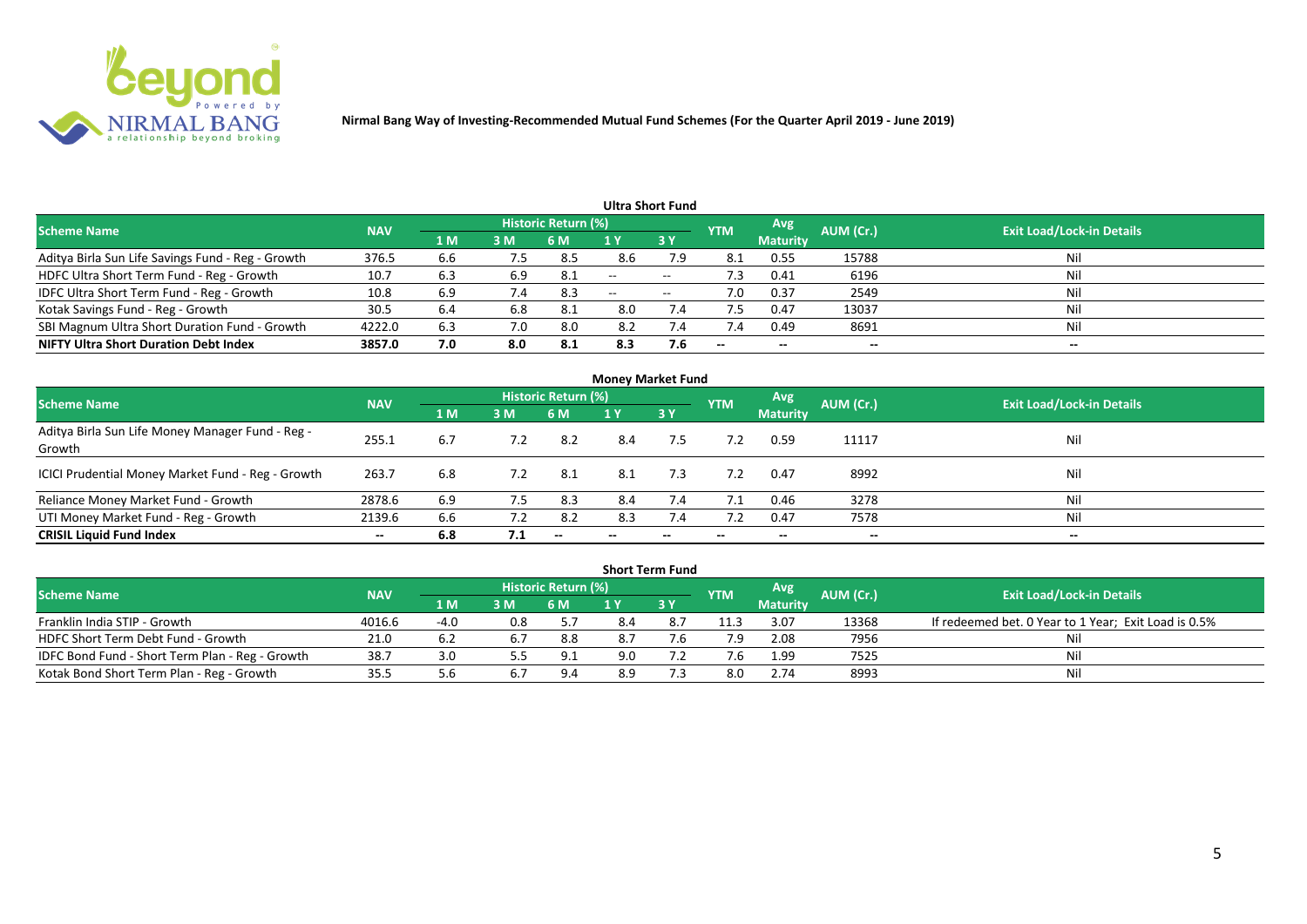

|                                              |            |          |         |                     |        | <b>Low Duration Fund</b> |            |                 |           |                                                                         |
|----------------------------------------------|------------|----------|---------|---------------------|--------|--------------------------|------------|-----------------|-----------|-------------------------------------------------------------------------|
| <b>Scheme Name</b>                           | <b>NAV</b> |          |         | Historic Return (%) |        |                          | <b>YTM</b> | Avg             | AUM (Cr.) | <b>Exit Load/Lock-in Details</b>                                        |
|                                              |            | 1 M      | 3 M     | 6 M                 |        | 3 Y                      |            | <b>Maturity</b> |           |                                                                         |
| DSP Low Duration Fund - Reg - Growth         | 13.7       | 0.5      | 3.5     | 6.3                 | 7.3    |                          | 7.6        | 0.80            | 2601      | Nil                                                                     |
| Franklin India Low Duration Fund - Growth    | 21.9       | 1.6      | 2.6     | 6.9                 | 8.2    | 8.5                      | 10.9       | 1.09            | 6920      | If redeemed bet. 0 Months to 3 Months; Exit Load is 0.5%                |
| <b>IDFC Low Duration Fund - Reg - Growth</b> | 27.0       | 5.6      | 6.6     | 8.3                 | 8.2    |                          | 7.3        | 0.80            | 3571      | Nil                                                                     |
|                                              |            |          |         |                     |        |                          |            |                 |           | If redeemed bet. 0 Month to 3 Month; Exit Load is 3%, If redeemed       |
| UTI Treasury Advantage Fund - Reg - Growth   | 2322.9     | $-124.5$ | $-40.7$ | $-16.2$             | $-4.5$ | 3.3                      | 9.6        | 1.22            |           | 3048 bet. 3 Month to 6 Month; Exit Load is 2%, If redeemed bet. 6 Month |
|                                              |            |          |         |                     |        |                          |            |                 |           | to 1 Year; Exit Load is 1%                                              |
|                                              |            |          |         |                     |        |                          |            |                 |           |                                                                         |

| <b>Banking &amp; PSU Bond Funds</b>            |            |     |         |                     |      |     |            |                 |                  |                                  |  |  |  |
|------------------------------------------------|------------|-----|---------|---------------------|------|-----|------------|-----------------|------------------|----------------------------------|--|--|--|
| <b>Scheme Name</b>                             | <b>NAV</b> |     |         | Historic Return (%) |      |     | <b>YTM</b> | Avg             | <b>AUM (Cr.)</b> | <b>Exit Load/Lock-in Details</b> |  |  |  |
|                                                |            | 1 M | 3 M     | 6 M                 |      | 3Y  |            | <b>Maturity</b> |                  |                                  |  |  |  |
| HDFC Banking and PSU Debt Fund - Reg - Growth  | 15.3       | 4.0 |         | 9.4                 | 9.3  |     | 8.3        | 2.68            | 3123             | Nil                              |  |  |  |
| Kotak Banking and PSU Debt Fund - Reg - Growth | 43.3       | 8.' | 9.4     | 10.9                | 10.0 | 8.0 |            | 4.61            | 1617             | Nil                              |  |  |  |
| UTI Banking & PSU Debt Fund - Reg - Growth     |            |     | $-18.1$ | $-8.0$              |      |     |            | 4.36            | 175              | Nil                              |  |  |  |

| <b>Corporate Bond Funds</b>                 |            |      |    |                            |     |            |            |                 |           |                                  |  |  |  |
|---------------------------------------------|------------|------|----|----------------------------|-----|------------|------------|-----------------|-----------|----------------------------------|--|--|--|
| <b>Scheme Name</b>                          | <b>NAV</b> |      |    | <b>Historic Return (%)</b> |     |            | <b>YTM</b> | Avg             | AUM (Cr.) | <b>Exit Load/Lock-in Details</b> |  |  |  |
|                                             |            | 1 M. | 3M | 6 M                        |     | <b>3 Y</b> |            | <b>Maturity</b> |           |                                  |  |  |  |
| Franklin India Corporate Debt Fund - Growth | 67.6       |      |    | 9.8                        | 9.9 |            | 10.1       | 4.43            | 870       | Nil                              |  |  |  |
| HDFC Corporate Bond Fund - Growth           | 21.3       | b.b  |    | 10.8                       | 9.9 |            |            | 3.89            | 12321     | Nil                              |  |  |  |
| Kotak Corporate Bond Fund - Std - Growth    | 2519.7     | 4.0  |    | 9.2                        | 8.8 |            |            | 1.60            | 2037      | Nil                              |  |  |  |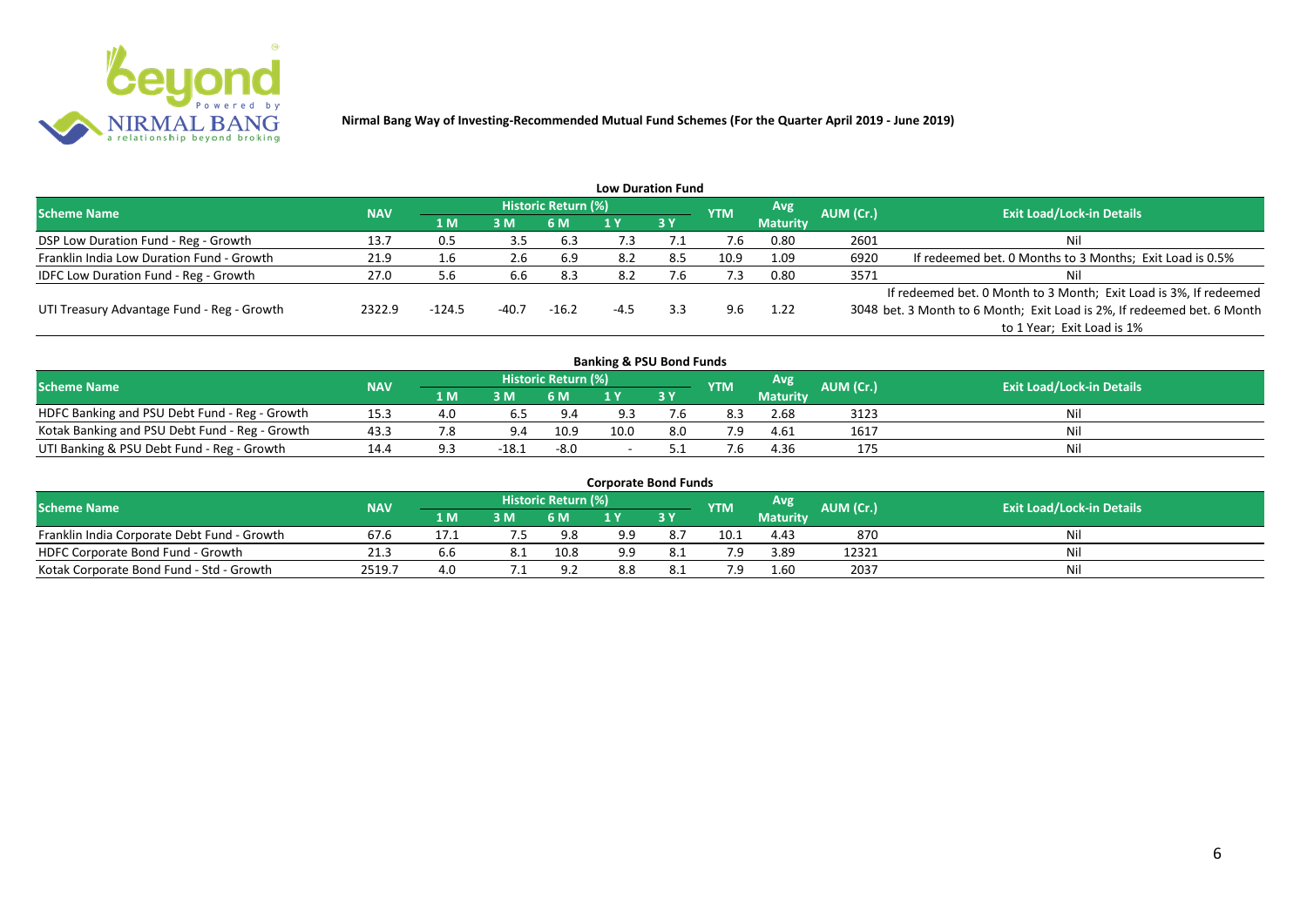

|                                           |            |        |        |                     |     | <b>Credit Risk Funds</b> |            |                 |           |                                                                       |
|-------------------------------------------|------------|--------|--------|---------------------|-----|--------------------------|------------|-----------------|-----------|-----------------------------------------------------------------------|
| <b>Scheme Name</b>                        | <b>NAV</b> |        |        | Historic Return (%) |     |                          | <b>YTM</b> | <b>Avg</b>      | AUM (Cr.) | <b>Exit Load/Lock-in Details</b>                                      |
|                                           |            | 1 M    | 3M     | 6 M                 |     | 3Y                       |            | <b>Maturity</b> |           |                                                                       |
|                                           |            |        |        |                     |     |                          |            |                 |           | If redeemed bet. 0 Month to 12 Month; Exit Load is 3%, If             |
| Franklin India Credit Risk Fund - Growth  | 19.5       | $-9.3$ | $-1.2$ | 3.9                 | 7.3 | 8.1                      | 11.1       | 3.41            |           | 7125 redeemed bet. 12 Month to 24 Month; Exit Load is 2%, If redeemed |
|                                           |            |        |        |                     |     |                          |            |                 |           | bet. 24 Month to 36 Month; Exit Load is 1%                            |
| HDFC Credit Risk Debt Fund - Reg - Growth | 15.5       | 4.8    | 5.7    | 8.0                 | 7.7 | 7.3                      | 9.8        | 2.50            | 15416     | If redeemed bet. 0 Month to 12 Month; Exit Load is 1%, If             |
|                                           |            |        |        |                     |     |                          |            |                 |           | redeemed bet. 12 Month to 18 Month; Exit Load is 0.5%                 |
| Reliance Credit Risk Fund - Growth        | 25.2       | -8.1   | $-9.3$ | $-0.2$              | 3.6 | -6.1                     | 11.2       | 1.96            | 8534      | If redeemed bet. 0 Month to 12 Month; Exit Load is 1%                 |
|                                           |            |        |        |                     |     |                          |            |                 |           | If redeemed bet. 0 Month to 12 Month; Exit Load is 3%, If             |
| SBI Credit Risk Fund - Growth             | 29.8       | $-0.8$ | $-1.1$ | 4.8                 | 6.4 | 6.9                      | 12.1       | 2.11            | 5397      | redeemed bet. 12 Month to 24 Month; Exit Load is 1.5%, If             |
|                                           |            |        |        |                     |     |                          |            |                 |           | redeemed bet. 24 Month to 36 Month; Exit Load is 0.75%                |

| <b>Dynamic Bond Fund</b>                        |            |       |       |                          |      |           |            |                          |           |                                                         |  |  |  |  |
|-------------------------------------------------|------------|-------|-------|--------------------------|------|-----------|------------|--------------------------|-----------|---------------------------------------------------------|--|--|--|--|
| <b>Scheme Name</b>                              | <b>NAV</b> |       |       | Historic Return (%)      |      |           | <b>YTM</b> | Avg                      | AUM (Cr.) | <b>Exit Load/Lock-in Details</b>                        |  |  |  |  |
|                                                 |            | 1 M   | 3 M   | 6 M                      |      | <b>3Y</b> |            | <b>Maturity</b>          |           |                                                         |  |  |  |  |
| Axis Dynamic Bond Fund - Growth                 | 19.5       | 6.3   | 12.1  | 11.5                     |      |           | 8.2        | 7.90                     | 135       | Νi                                                      |  |  |  |  |
| ICICI Prudential All Seasons Bond Fund - Growth | 23.7       | 7.6   | 9.4   | 10.1                     | 9.2  |           | 8.8        | 4.70                     | 2707      | If redeemed bet. 0 Month to 1 Month; Exit Load is 0.25% |  |  |  |  |
| IDFC D B F - Reg - Growth (Re-Launched)         | 23.1       | 13.7  | 12.8  | 12.2                     | 12.4 |           | 7.7        | 7.43                     | 1962      |                                                         |  |  |  |  |
| Kotak Dynamic Bond Fund - Reg - Growth          | 25.0       | 11.4  | 11.0  | 12.8                     | 12.1 | 9.0       | 8.3        | 6.02                     | 641       | Νi                                                      |  |  |  |  |
| CRISIL Corporate Bond Composite Index*          | $- -$      | $- -$ | $- -$ | $\overline{\phantom{a}}$ |      | $- -$     |            | $\overline{\phantom{a}}$ | $- -$     | $-$                                                     |  |  |  |  |

|                                                 |            |       |      |                     |      | <b>Gilt Funds</b> |            |                 |           |                                                     |
|-------------------------------------------------|------------|-------|------|---------------------|------|-------------------|------------|-----------------|-----------|-----------------------------------------------------|
| <b>Scheme Name</b>                              | <b>NAV</b> |       |      | Historic Return (%) |      |                   | <b>YTM</b> | <b>Avg</b>      | AUM (Cr.) | <b>Exit Load/Lock-in Details</b>                    |
|                                                 |            | 4 M / | 3M   | <b>6M</b>           |      | $-3V$             |            | <b>Maturity</b> |           |                                                     |
| IDFC G Sec Fund - Invt Plan - Reg - Growth (Re- | 23.3       | 22.2  | 19.4 |                     |      | 9.2               |            | 7.99            |           |                                                     |
| launched)                                       |            |       |      | 16.1                | 15.4 |                   |            |                 | 372       | Nil                                                 |
| Reliance Gilt Securities Fund - Growth          | 26.1       | 21.4  | 19.5 | 15.4                | 14.7 | 9.7               | 7.4        | 9.37            | 975       | If redeemed bet. 0 Day to 7 Day; Exit Load is 0.25% |
| UTI Gilt Fund - Growth                          | 43.0       | 29.1  | 19.7 | 15.2                | 12.6 | 9.7               | 7.5        | 10.49           | 511       | Nil                                                 |